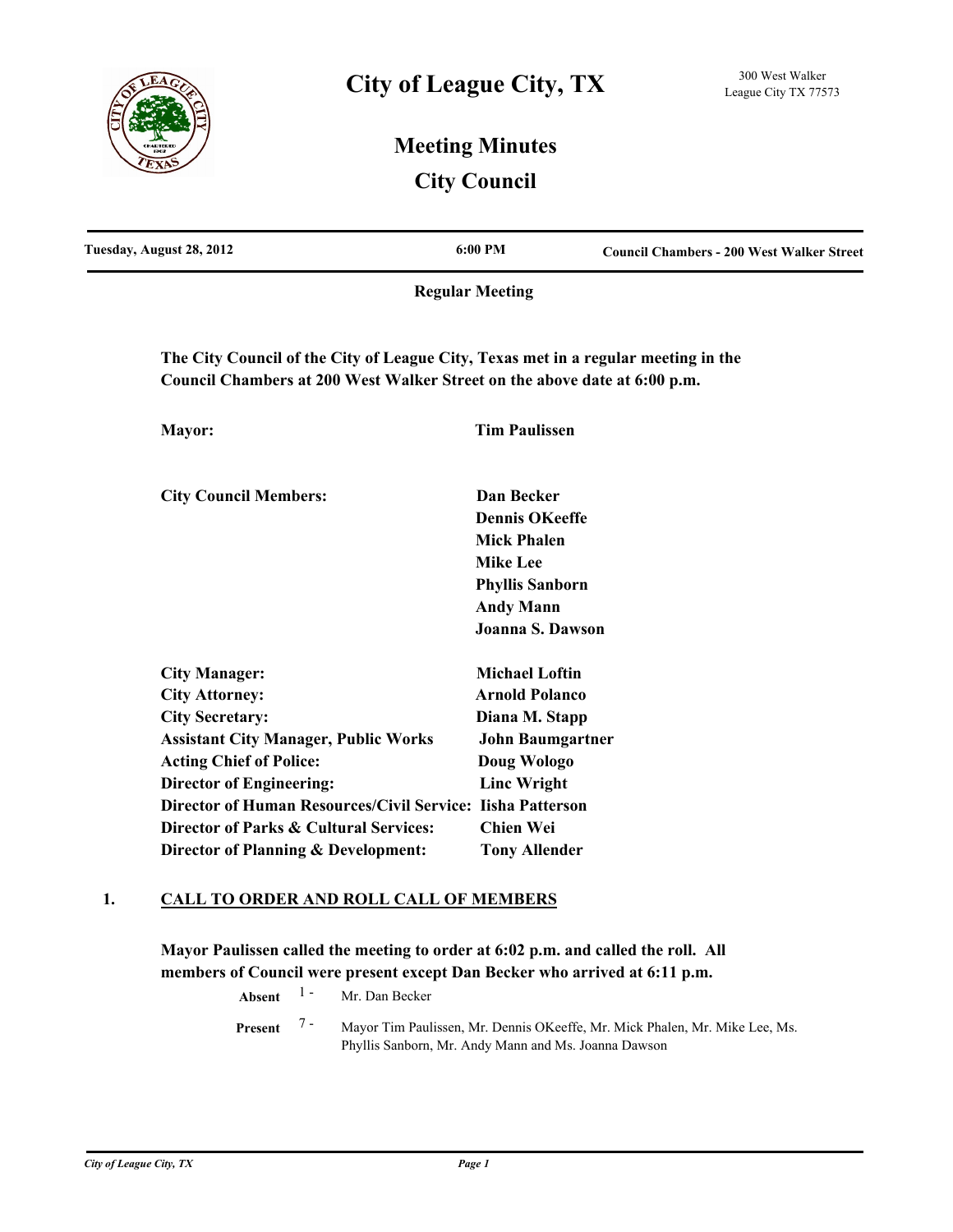#### **INVOCATION, PLEDGE OF ALLEGIANCE TO THE U.S. FLAG AND PLEDGE OF ALLEGIANCE TO THE TEXAS FLAG 2.**

**The invocation was given by Pastor Jonathan Forte of Dominion Church. Mayor Paulissen led in the pledges of allegiance to the flags.**

#### **3. APPROVAL OF MINUTES**

**3A. [12-0462](http://leaguecity.legistar.com/gateway.aspx?m=l&id=3310)** June 6, 2012 Workshop

**Approved**

**3B. [12-0478](http://leaguecity.legistar.com/gateway.aspx?m=l&id=3326)** June 12, 2012 Workshop

**Approved**

**3C. [12-0463](http://leaguecity.legistar.com/gateway.aspx?m=l&id=3311)** June 19, 2012 Workshop

**Approved**

**Mayor Paulissen asked if there were any corrections to these minutes. He said hearing none, these minutes are approved.**

#### **4. APPOINTMENTS, PROCLAMATIONS, PRESENTATIONS, AWARDS**

**4A. [12-0472](http://leaguecity.legistar.com/gateway.aspx?m=l&id=3320)** Presentation of a proclamation declaring August 30th of every year to be League City Volunteer Appreciation Day (Mayor Paulissen)

**Mayor Paulissen read a proclamation honoring Art Hewitt and declaring August 30th of every year to be League City Volunteer Appreciation Day. He announced the establishment of the Arthur Hewitt Service Award.**

## **Members of the League City Volunteer Fire Department were present to accept the proclamation**

**4B. [12-0474](http://leaguecity.legistar.com/gateway.aspx?m=l&id=3322)** Consider and take action on the scope and additional nominations to the Growth and Development Advisory Committee (Mayor Paulissen)

> **A motion was made by Mr. Phalen, seconded by Ms. Dawson, to approve Council Member Phalen's nomination of Laura Teatsworth to replace David Hake on the Growth and Development Advisory Committee. The motion passed by the following vote:**

**For:** 6 -

Mr. OKeeffe, Mr. Phalen, Mr. Lee, Ms. Sanborn, Mr. Mann and Ms. Dawson

**Absent:** 1 -

Mr. Becker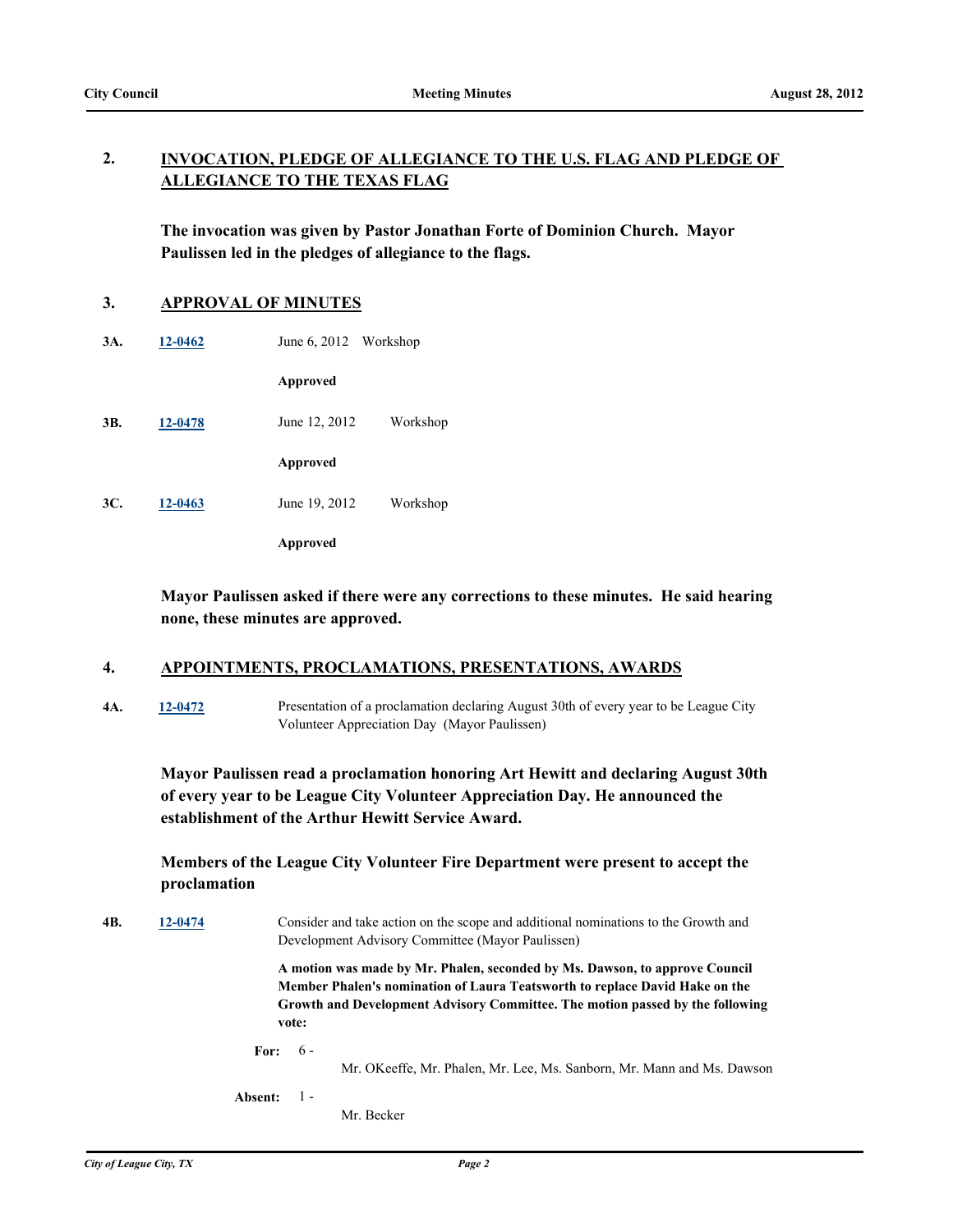#### **Mayor Paulissen announced that Dan Becker had arrived at 6:11 p.m.**

Mayor Tim Paulissen, Mr. Dan Becker, Mr. Dennis OKeeffe, Mr. Mick Phalen, Mr. Mike Lee, Ms. Phyllis Sanborn, Mr. Andy Mann and Ms. Joanna Dawson **Present** 8 -

#### **5. PUBLIC HEARING AND ACTION ITEMS FROM PUBLIC HEARING**

**5A. [12-0460](http://leaguecity.legistar.com/gateway.aspx?m=l&id=3308)** Hold a public hearing on the City of League City's FY2013 Annual Budget (City Manager)

#### **Mayor Paulissen opened the public hearing at 6:12 p.m.**

**NAME ADDRESS Chuck DiFalco 2119 Eastland Court Larry Millican 934 Plantation Peggy Zahler 1802 Rampart**

#### **Mayor Paulissen closed the public hearing at 6: 20 p.m.**

**5B. [12-0475](http://leaguecity.legistar.com/gateway.aspx?m=l&id=3323)** Consider and take action on an ordinance adopting the Annual Budget for Governmental and Proprietary Funds, FY 2013 (City Manager)

Staff recommends approval

**A motion was made by Mr. Mann, seconded by Ms. Dawson, to approve Ordinance No. 2012-21 and to amend the FY2013 Capital Budget to include \$180,000 for a skate park addition project to be funded from Section 4B Industrial Development Corporation funds.** 

**A motion was made by Mr. Mann, seconded by Mr. Becker, to call the vote. The motion passed by the following vote:**

- **For:** 6 -
- Mr. Becker, Mr. Phalen, Mr. Lee, Ms. Sanborn, Mr. Mann and Ms. Dawson
- **Opposed:** 1 -

Mr. OKeeffe

**The motion to approve the ordinance passed by the following vote:**

**For:**  $5 -$ 

Mr. Phalen, Mr. Lee, Ms. Sanborn, Mr. Mann and Ms. Dawson

**Opposed:** 2 -

Mr. Becker and Mr. OKeeffe

**5C. [12-0405](http://leaguecity.legistar.com/gateway.aspx?m=l&id=3253)** Hold a public hearing on a Zoning Application (Z12-05 7th Street), a request to rezone approximately 7.4 acres from "CG" (General Commercial) to "CN" (Neighborhood Commercial), legally described as Lots 1 - 6 of the Corrected Sawyers Addition, generally located southwest of Kansas Avenue and north of 7th Street, with the approximate addresses being 102, 106, 108, 110, 112, and 114 7th Street in League City, Texas. (Director of Planning and Development)

Planning & Zoning Commission recommended approval 8-0-0 on August 6, 2012.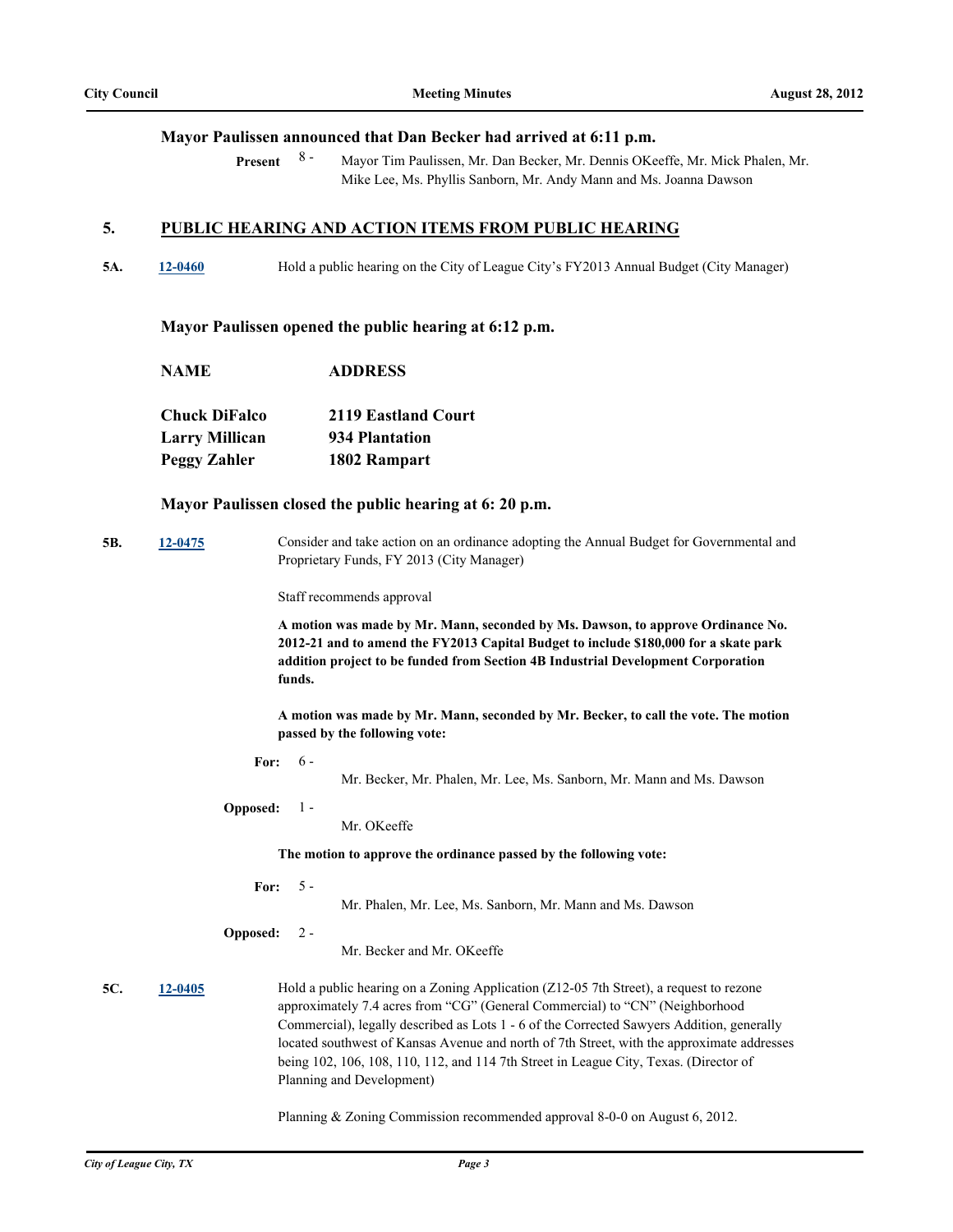**Mayor Paulissen opened the public hearing at 6:33 p.m.**

| <b>NAME</b>               | <b>ADDRESS</b>              |
|---------------------------|-----------------------------|
| <b>Dave Hake</b>          | 820 3rd Street              |
| <b>Katie Benoit</b>       | 820 3rd Street              |
| <b>Trey Schoellkopf</b>   | 102 7th Street              |
| <b>Jim Weibling</b>       | <b>605 Brunswick Street</b> |
| <b>Brent Fournet</b>      | <b>804 Coryell Street</b>   |
| <b>Bonnie Schoellkopf</b> | 102 7th Street              |

#### **Mayor Paulissen closed the public hearing at 6:45 p.m.**

**5D. [12-0459](http://leaguecity.legistar.com/gateway.aspx?m=l&id=3307)** Consider and take action on an ordinance amending Ordinance No.2005-24, to rezone approximately 7.4 acres (Z12-05 7th Street) from "CG" (General Commercial) to "CN" (Neighborhood Commercial), legally described as Lots 1 - 6 of the Corrected Sawyers Addition, generally located southwest of Kansas Avenue and north of 7th Street, with the approximate addresses being 102, 106, 108, 110, 112, and 114 7th Street in League City, Texas. (Director of Planning and Development)

Planning & Zoning Commission recommended approval 8-0-0 on August 6, 2012

**A motion was made by Mr. Phalen, seconded by Mr. OKeeffe, to approve first and final reading. The motion passed by the following vote:**

**For:** 7 -

Mr. Becker, Mr. OKeeffe, Mr. Phalen, Mr. Lee, Ms. Sanborn, Mr. Mann and Ms. Dawson

**A motion was made by Mr. Phalen, seconded by Mr. OKeeffe, to approve Ordinance No. 2012-22 amending Ordinance No.2005-24, to rezone approximately 7.4 acres (Z12-05 7th Street) from "CG" (General Commercial) to "CN" (Neighborhood Commercial), legally described as Lots 1 - 6 of the Corrected Sawyers Addition, generally located southwest of Kansas Avenue and north of 7th Street, with the approximate addresses being 102, 106, 108, 110, 112, and 114 7th Street in League City, Texas.**

**An amended motion was made by Ms. Dawson, seconded by Mr. Mann, to approve rezoning as residential instead of Neighborhood Commercial. The vote to accept the amended motion failed by the following vote:**

**For:** 1 -

Ms. Dawson

**Opposed:** 6 -

Mr. Becker, Mr. OKeeffe, Mr. Phalen, Mr. Lee, Ms. Sanborn and Mr. Mann

**The motion to approve the ordinance passed by the following vote:**

**For:** 7 -

Mr. Becker, Mr. OKeeffe, Mr. Phalen, Mr. Lee, Ms. Sanborn, Mr. Mann and Ms. Dawson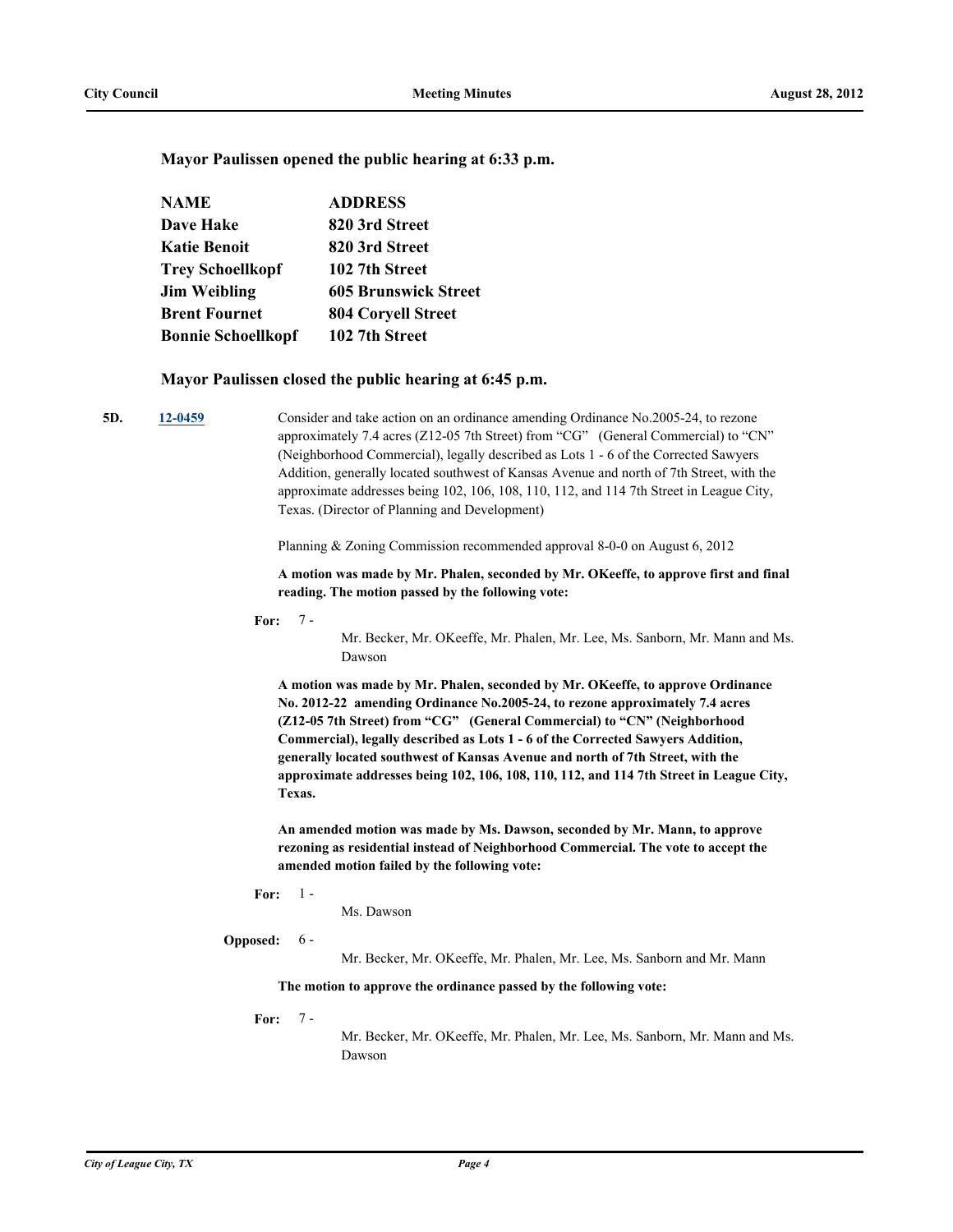#### **6. CITIZENS REQUEST FOR HEARING BEFORE CITY COUNCIL**

**The privilege of speaking at this time is limited to the following persons: residents, persons having an ownership interest in property or a business located within the City, or their attorneys.**

**A statement of no more than 3 minutes may be made on items of general relevance. There will be no yielding of time to another person. State law prohibits the Mayor and members of the City Council from commenting on any statement or engaging in dialogue without an appropriate agenda item being posted in accordance with the Texas Open Meetings Law. Comments should be directed to the entire Council, not individual members. Engaging in verbal attacks or comments intended to insult, abuse, malign or slander any individual shall be cause for termination of time privileges and expulsion from Council Chambers.**

| <b>NAME</b>            | <b>ADDRESS</b>        | <b>SUBJECT</b>                       |
|------------------------|-----------------------|--------------------------------------|
| <b>Joyce Williams</b>  | 1356 E. Strawberry    | <b>Manna House</b>                   |
| <b>Monica Millican</b> | 934 Plantation        | <b>Appreciation of Council/Staff</b> |
| <b>Heidi Theiss</b>    | 2220 Crossbrook Court | <b>Redflex Lawsuit</b>               |
| <b>Chuck DiFalco</b>   | 2119 Eastland Court   | <b>Redflex Lawsuit</b>               |

### **7. COUNCIL MEMBERS COMMENTS/REPORTS**

**Announcements concerning items of community interest. No action will be taken or discussed.**

**Mick Phalen had no comments.**

**Joanna Dawson said I just want to say I'm in the market for a new computer printer. I have a lot of places where I can go to buy this computer printer. I can buy it online. I can go to Webster and buy it there, any kind of options, but I just want to say when we need to buy something big like that, and compared to a car, that's not very big, but shop League City. Put that sales tax in League City's coffers. That's what I intend to do. Everybody remember that.** 

**Mike Lee had no comments.**

**Andy Mann had no comments.**

**Dennis OKeeffe had no comments.**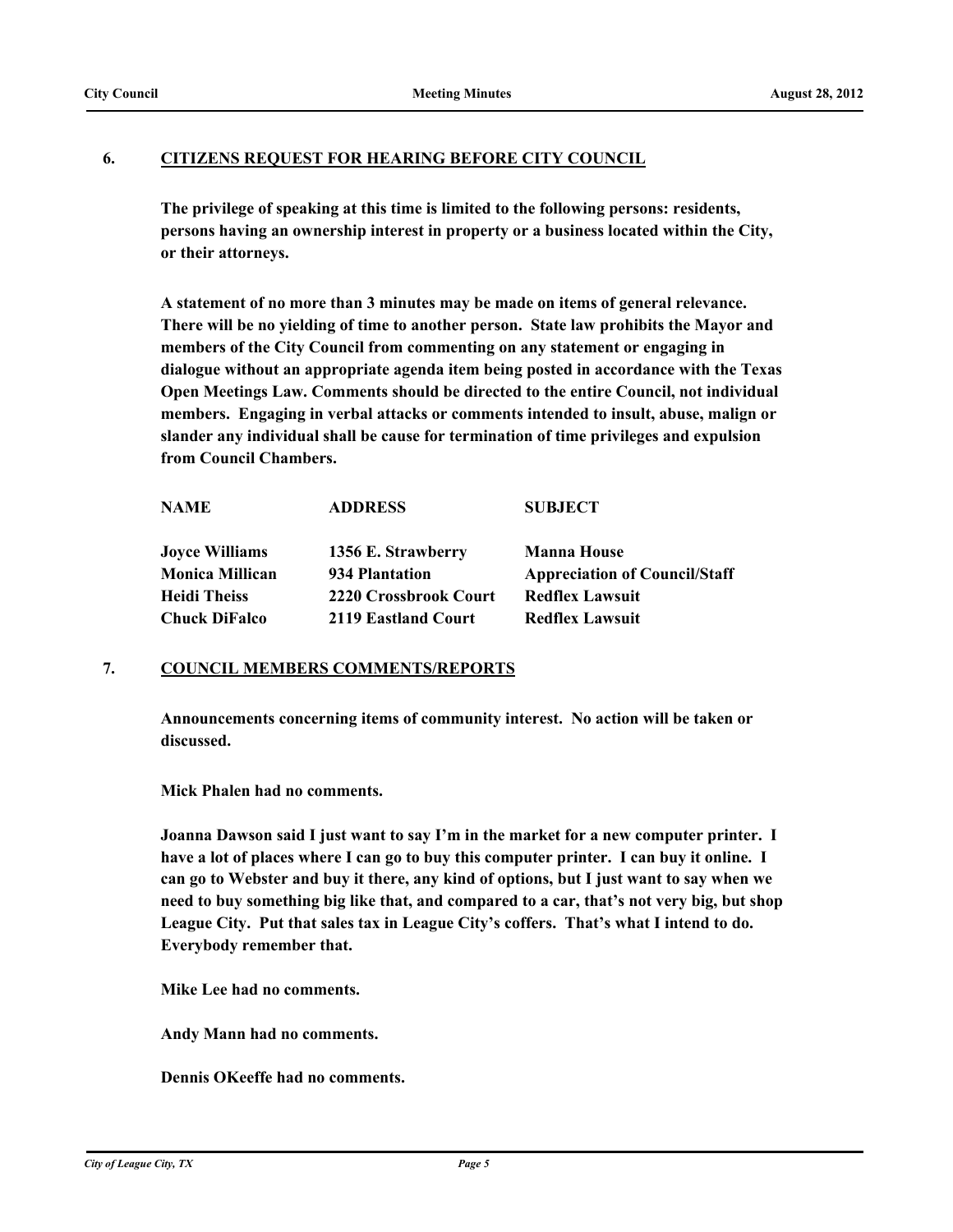**Dan Becker said I came straight here off a job site, so I'm dressed appropriately for that job site. I don't usually take advantage of this time but I will tonight. You've already heard from one tax-paying resident here about a lawsuit and you may have read about it in the newspaper. There are lots of things that are wrong with this. I have to be very careful in what I say because we've been advised of impending litigation. So, whatever anyone says is a matter of public record. I need to be careful what I say so that I don't do any harm to the City's position in this lawsuit and that makes me even more hesitant to speak, but this program in this said contract is actually referred to as Safe Light League City. The word safe, that's their term, that's in the contract. In the recitals of the contract, which is also public record, it states the mutual objective of this contract is to reduce the incidents of vehicle collisions. The professed goal or intention of this contract is safety. The statistics will speak for themselves, it's a matter of fact, they're really not arguable one way or another. You can look at the statistics yourself on the City website. Think about something. In those \$5 million dollars or so that's been collected so far, guess what? You folks as tax payers and a few other people passing through town that got ticketed, have financed this lawsuit that this company has filed, essentially against you as the tax payers because this city is no more than the collective group of League City residents and tax payers. So this is your money that they're coming after. This is an outfit that we entered into a business agreement. They made certain representations, we made certain representations, but we financed this lawsuit. How about that? Essentially, what they're saying is and part of their claim, is that they don't think that you folks have a First Amendment right to speak and essentially you don't have a right to vote. How interesting. What I propose to do, we just found out about this, I think the City advised us by email on Friday. I think the suit may have been filed on Thursday so it's really too late for us sitting on City Council to amend the agenda unless in an emergency basis and this is not an emergency. So for next City Council what I propose to do is prepare a resolution with the help of our City Attorney, and the resolution will say something on the order of let's take on these folks straight on, let's cancel the contract on the basis that they haven't performed. They haven't made our streets safer, therefore they haven't performed under the contract. In way of how we got to here, this council tried hard to avoid litigation. That was the path we chose. We didn't really want to get into an expensive fight with these folks, but now we don't have any choice. They fired the first shot. So we tried that and it didn't work. They're suing us, well if they're going to sue us, they want to take on a fight, I'm prepared to take them on and we'll win. And I want to challenge everybody else that sits up here on this council bench. I can't put this on the agenda for consideration myself, I have to have a co-sponsor, so that means the rest of these folks sitting up here have been challenged herein tonight. I'll get the resolution prepared. I need a co-sponsor to put it on the agenda with me.**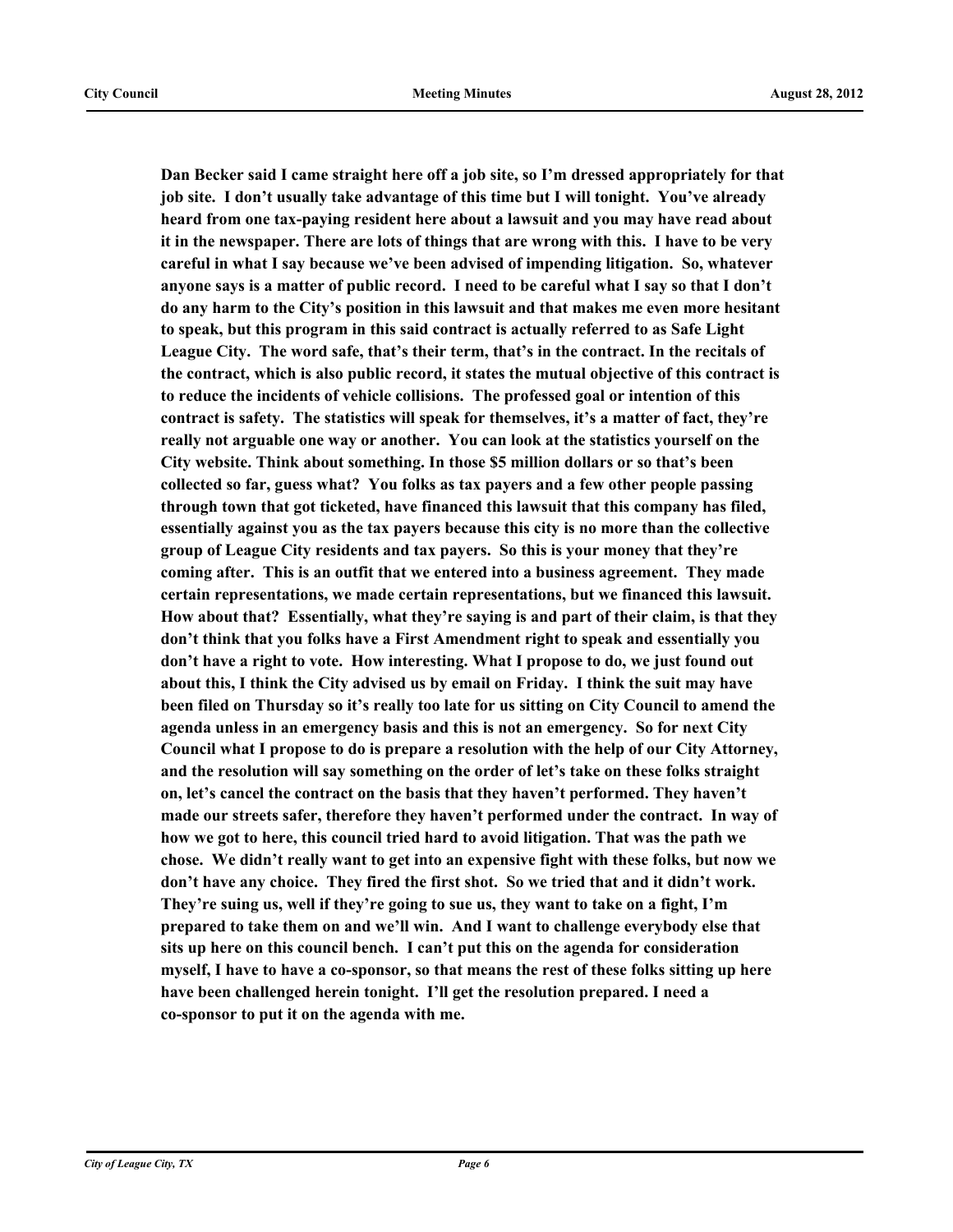**Phyllis Sanborn said Helen Hall Library will be working to promote the program, Readers make Leaders. I know our Mayor is a part of this program. The program is designed to give kids extra reading practice, one on one, and is in a partnership with the City of League City, the League City Chamber of Commerce and the Clear Creek Independent School District. You can check out the City's website or come to the library for more information. Story Time begins on Tuesday, September 4th and Wednesday, September 5th. Crazy Thursday, an interactive program for elementary age children resumes on Thursday, September 6th. If you have an e-reader, an e-book reader, or are considering purchasing one, be sure to attend the e-book workshop held at the library on Friday, September 7th at 10:00 a.m. You can find out more information at the library's website at www.leaguecitylibrary.org. The proclamation that was given to the League City Volunteer Appreciation Day, Mr. Hewitt, was very touching tonight. Like the Mayor said, this will be given out every year around Mr. Hewitt's birthday and we have so many deserving people in League City. Just looking out in the audience I can see people that do so much in League City and they volunteer their time. They're here for meetings. They offer opinions and advice and we appreciate all the volunteers. Everyone at home that has given 10 minutes to League City, it's appreciated. As you know, school is back in session. Today was the second day. It was my first day in 25 years not to be there and I will say yesterday was a rough day. Today was better but it's different being home. I wonder how I ever worked and served on City Council because it's like all I'm doing is reading. I know when I used to get off work, I would come home and start reading, but I have so much more time. It's just amazing how much work there is on City Council and I guess you don't notice it when you have a full time job and you're doing the work but you really notice it when you stay home. You can read it one more time. I too want to thank our financial staff and our other members of staff. There's three ladies sitting down here and we had a gentleman that was here that interned with them, that was hired. He's not down there anymore and Mr. Loftin, if I left anybody out I sincerely apologize, but they're the people who have put this together and they're the ones that have caused me to read since June 13th. Ladies, thank you so much. We know the work that was put into it. We know the hours you've sacrificed away from your family to be at all the meetings we have. It doesn't go unnoticed. It might go unsaid sometimes, but it doesn't go unnoticed and we appreciate it very much.**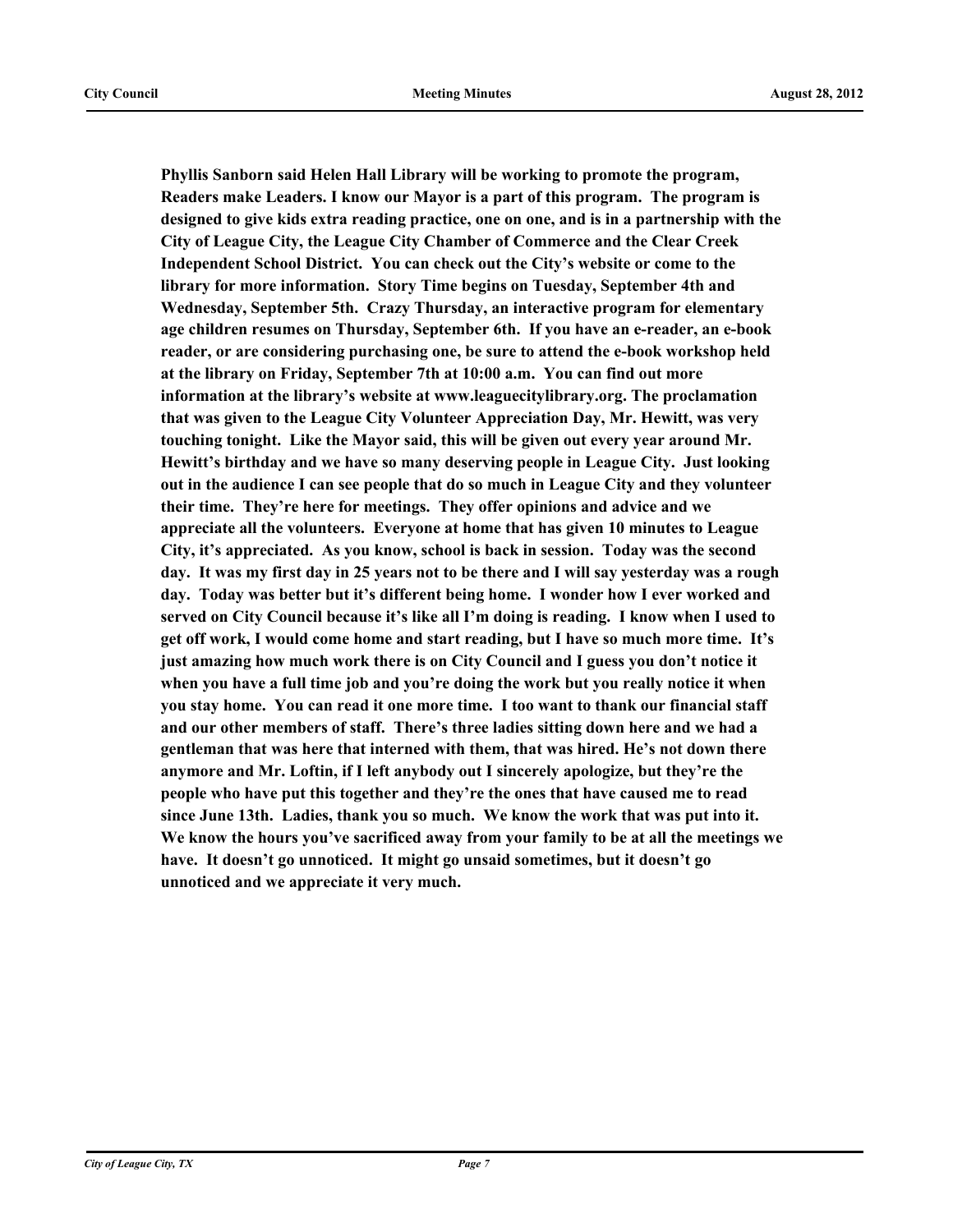## **8. MAYOR COMMENTS/ REPORT**

**Announcements concerning items of community interest. No action will be taken or discussed.**

**Mayor Paulissen said a couple weeks ago we had some issues with attendance at meetings and workshops and I think we had between 10 and 15 various workshops from April until now over this budget. True, yes it's a lot of money. One of the things when I first got elected back in 2007 we had, I believe, a sewer plant that had been designed back in 2001 to address our sewer needs over on the west side and at that time I think that sewer plant could have been built for about \$12 million dollars. And for whatever reason administrations in the past decided not to fund a lot of these capital improvements and consequently because we didn't take that jump back then, we had to make that jump in 2007 and 2008. When I first got elected in 2007 we had to raise water rates, it was going to be 3 consecutive years. An 8%, another 8% and a 9% raise just to pay for a new sewer plant on the west side and our expansion of our Dallas Salmon plant to the tune of about \$64 million dollars. It wasn't Council's actions that got us to the point where we had to spend this money. TCEQ came in and said once you get to a certain threshold on these plants you have to have plans in place to build new ones and build capacity. So I can say as far as my tenure here and the mayor before that initially instituted a paid capital improvement project that was able to be funded that we could address the issues and still keep your taxes the same. We did have a decrease in your rate. Yes, we may spend some more, we're pulling some money out of reserves to do one-time expenditures. Our bond rating is the highest it's ever been and you've got professional staff here that works tirelessly. All of the Finance girls, I know a lot of times you worked over the weekend away from your family. You were very responsive to all of the councilmen's requests up here. You did it in a timely manner. If any of them had questions you went above and beyond to give them that information, so from my standpoint, thank you. I also want to say thank you to all the Councilmen that are up here because I know it's a lot of time restraints. I put some extra restraints on them by adding a Monday meeting before our regular meetings to try to get a grasp, like Dennis and Dan have said, their packets are like 850 pages of information, so it's nothing that you can just glance over and get a gist of all the information. If there are 850 pages that's presented to us, just think of the amount of pages that our staff has to go through to get it to that point, to get it to 850 pages, so we're doing the things that you need to do. There are some things that some people may disagree with how they're being funded but they're being funded, we're being responsible with your money. We paid down a lot of debt. Now we've put on some more debt. We had numerous times on our capital improvement for Councilmen, all of these people up here, to look at every single project and decide as a group what we were going to fund and what we weren't going to fund. From my standpoint and staff I appreciate all your time.**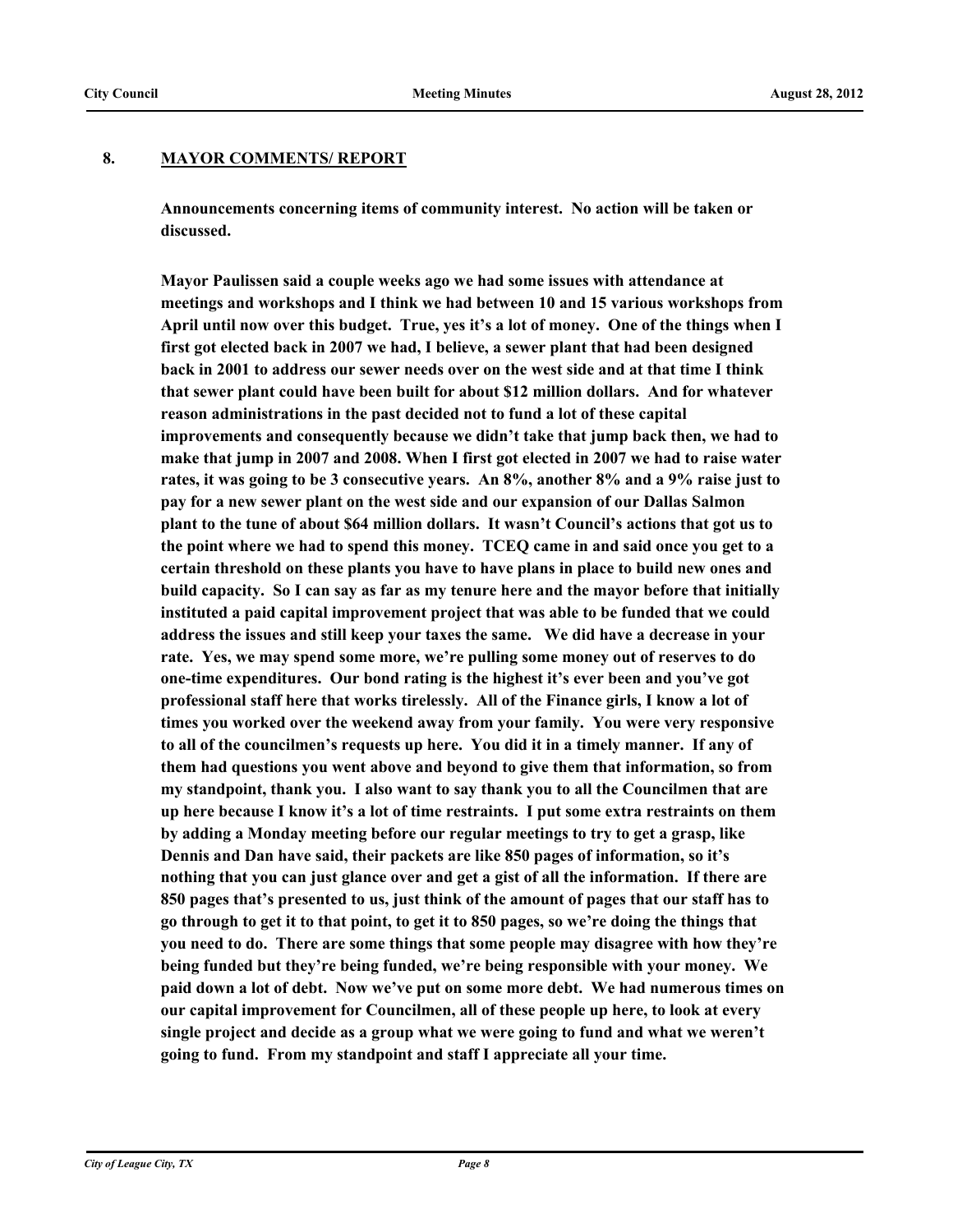#### **9. REPORTS FROM STAFF MEMBERS**

**Announcements concerning items of community interest. No action will be taken or discussed.**

**Presentation of the City's Quarterly Investment Report for the period ending June 30, 2012**

**This item was pulled and will be presented at the next meeting.**

**Kristi Wyatt, Director of Communications, said tomorrow night we invite everyone to come out to the Civic Center at 6:00 p.m. to join us for the water meter replacement project public meeting. We'll be sharing with you why we're replacing all the meters in the city and the process that we will take you through in order to get a new meter so that you'll know exactly what to expect when workers show up at your house. We'll also talk to you about how you'll be notified as to when that will happen. That information is available on our website at www.leaguecity.com if you want to find out a little bit more about that public meeting. If you cannot make the meeting we will have an information video on our website and Channel 16 as well as our Facebook and other social media sites so that you can also know a little bit more about the process if you're not able to attend the meeting but we do hope to see you all there.** 

**John Baumgartner said Mr. Mayor, members of the Council, just a quick update on SH96. We've been in contact with TxDOT and have seen significant progress. As you may know, TxDOT went through a determination to resurface the roadway. They milled it several weeks ago. The contractor lost some interest in the project. We met with TxDOT Monday last week, talked to TxDOT again this week. I think we can all see significant progress out there. The middle of the roadway, most of it has been chip sealed. They started the first course of asphalt work this week. Hope to have the entire riding surface improved and complete the project by the middle of September. Much improved over last week.** 

**Mike Loftin said I had two additional items. We have signed a contract with a firm that's going to be doing mosquito spraying for us, basically at the City's request. So monitor your back yards as I'll be doing and we'll look for citizen input calls, whatever, make that call as the mosquitoes get bad. I think we do have to give the sprayer a few days notice. Three days notice, I think is the period. But for \$1900 dollars for each complete spray of the City, we couldn't turn that down. Lastly, we are planning a public meeting on the budget and the CIP, so that if people want to come and ask questions of staff, next Thursday night and I think we've established that it's going to start at 6:00 p.m. or 7:00 p.m. I'm not sure. We'll have to get more information out on that**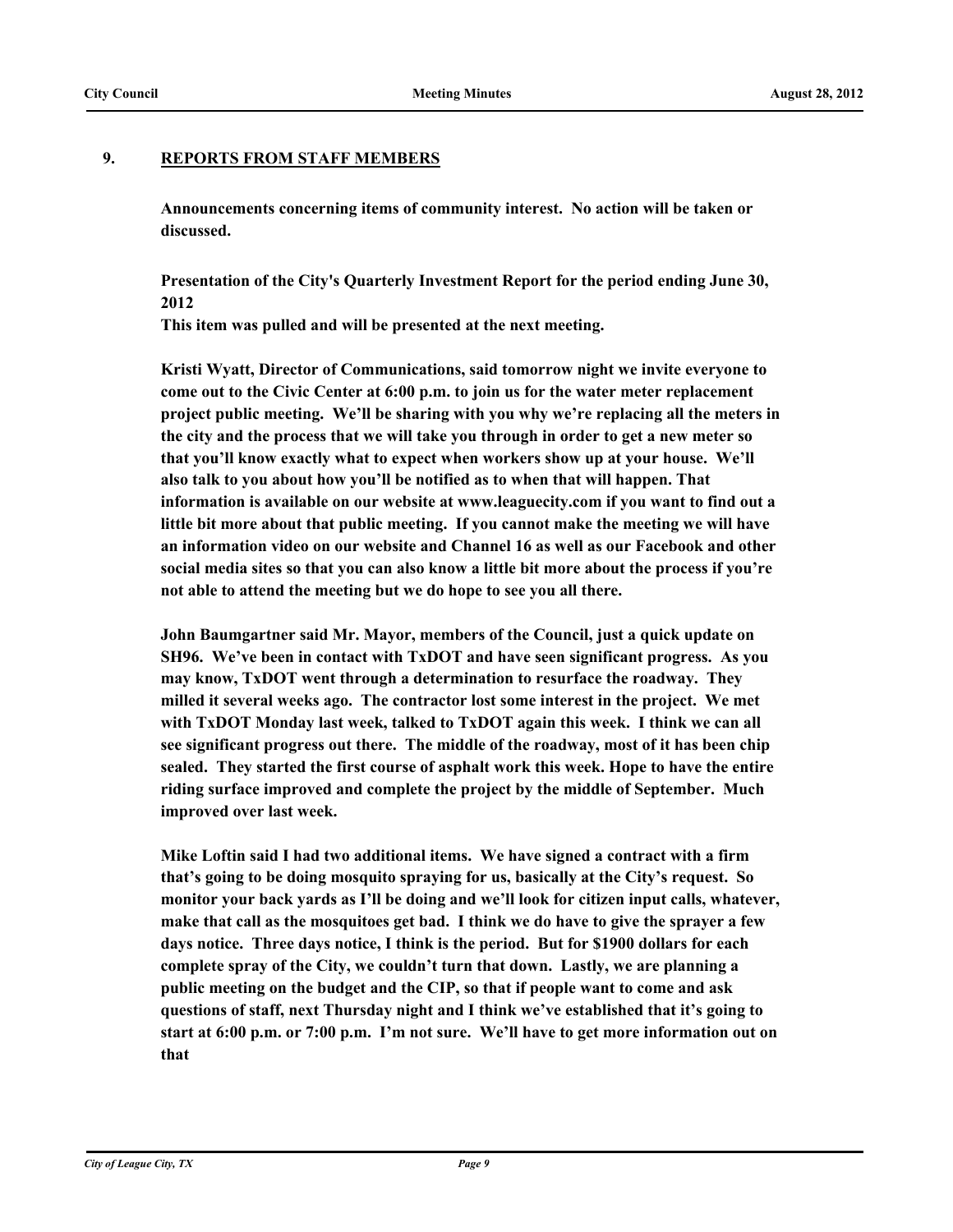#### **10. CONSENT AGENDA**

#### Approval of the Consent Agenda

**Mr. Becker pulled Items 10E and 10F and Mr. OKeeffe pulled Item 10C. A motion was made by Ms. Sanborn, seconded by Mr. Lee, to approve Consent Agenda Items 10A through 10H with the exception of 10C, 10E and 10F. The motion passed by the following vote: For:** 7 - Mr. Becker, Mr. OKeeffe, Mr. Phalen, Mr. Lee, Ms. Sanborn, Mr. Mann and Ms. Dawson **10A. [12-0449](http://leaguecity.legistar.com/gateway.aspx?m=l&id=3297)** Consider and take action on the award of a contract for line repair materials to HD Supply. (City Manager) Staff recommends approval. **Approved on the Consent Agenda 10B. [12-0457](http://leaguecity.legistar.com/gateway.aspx?m=l&id=3305)** Consider and take action on the renewal of a contract for uniform cleaning and rental service with Unifirst (City Manager) Staff recommends approval. **Approved on the Consent Agenda 10C. [12-0450](http://leaguecity.legistar.com/gateway.aspx?m=l&id=3298)** Consider and take action on acceptance of the municipal infrastructure to serve Westover Park Section 13B, within Galveston County Municipal Utility District No. 30 (Assistant City Manager, Public Works) Staff recommends approval. **A motion was made by Mr. Phalen, seconded by Mr. Lee, to approve acceptance of the municipal infrastructure to serve Westover Park Section 13B, within Galveston County Municipal Utility District No. 30. The motion passed by the following vote: For:** Mr. Becker, Mr. OKeeffe, Mr. Phalen, Mr. Lee, Ms. Sanborn, Mr. Mann and Ms. Dawson 7 - **10D. [12-0458](http://leaguecity.legistar.com/gateway.aspx?m=l&id=3306)** Consider and take action on acceptance of a Utility Conveyance and Security Agreement from/with Galveston County Municipal Utility District No. 14 for water, sanitary sewer, and drainage facilities to serve Bay View Section 1 (Assistant City Manager, Public Works) Staff recommends approval. **Approved on the Consent Agenda**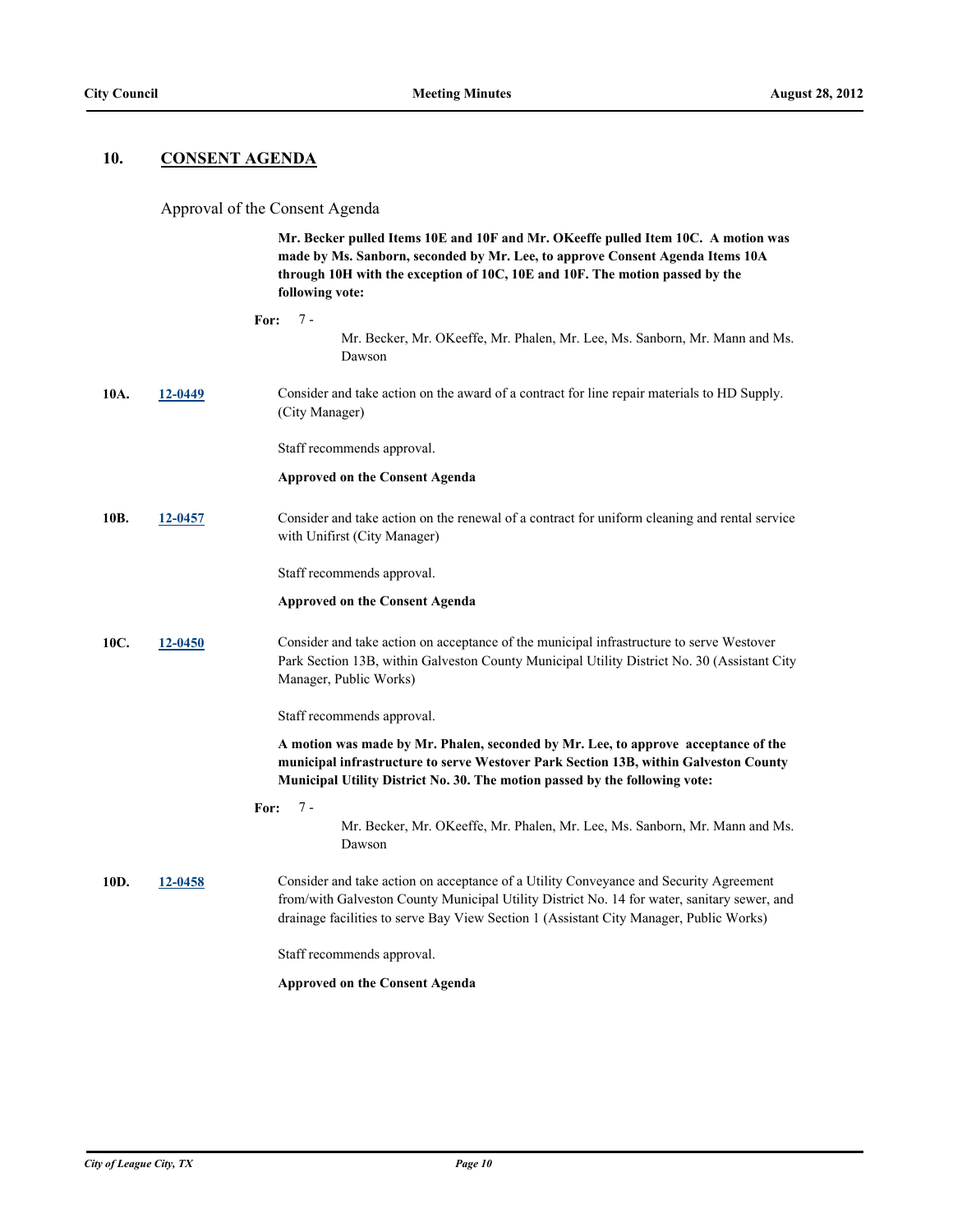| 10E. | <u>12-0461</u> | Consider and take action on a request for a water well permit regarding the property located at<br>3073 Megan Lynn Lane (Assistant City Manager, Public Works)                                                                                                                                                                                                                                                                                                                                                                                                                                                                                                                                                                                                                                                                                                                                                              |
|------|----------------|-----------------------------------------------------------------------------------------------------------------------------------------------------------------------------------------------------------------------------------------------------------------------------------------------------------------------------------------------------------------------------------------------------------------------------------------------------------------------------------------------------------------------------------------------------------------------------------------------------------------------------------------------------------------------------------------------------------------------------------------------------------------------------------------------------------------------------------------------------------------------------------------------------------------------------|
|      |                | Staff recommends approval.                                                                                                                                                                                                                                                                                                                                                                                                                                                                                                                                                                                                                                                                                                                                                                                                                                                                                                  |
|      |                | A motion was made by Mr. Lee, seconded by Mr. Phalen, to approve a request for a<br>water well permit regarding the property located at 3073 Megan Lynn Lane.                                                                                                                                                                                                                                                                                                                                                                                                                                                                                                                                                                                                                                                                                                                                                               |
|      |                | The motion was amended by Mr. OKeeffe, seconded by Mr. Becker to instruct staff to<br>address issues pertaining to this item and bring the item back at the September 11, 2012<br>regular meeting. The motion passed by the following vote:                                                                                                                                                                                                                                                                                                                                                                                                                                                                                                                                                                                                                                                                                 |
|      |                | $7 -$<br>For:<br>Mr. Becker, Mr. OKeeffe, Mr. Phalen, Mr. Lee, Ms. Sanborn, Mr. Mann and Ms.<br>Dawson                                                                                                                                                                                                                                                                                                                                                                                                                                                                                                                                                                                                                                                                                                                                                                                                                      |
| 10F. | 12-0470        | Consider and take action on a resolution to authorize Red River Health Facilities<br>Development Corporation to issue Retirement Facility Revenue Bonds for construction of the<br>Methodist Retirement Community Clear Springs Continuing Care Retirement Community<br>(Director of Planning and Development)                                                                                                                                                                                                                                                                                                                                                                                                                                                                                                                                                                                                              |
|      |                | <b>Pulled by Staff</b>                                                                                                                                                                                                                                                                                                                                                                                                                                                                                                                                                                                                                                                                                                                                                                                                                                                                                                      |
|      |                | City Engineer Jack Murphy was available to answer questions.                                                                                                                                                                                                                                                                                                                                                                                                                                                                                                                                                                                                                                                                                                                                                                                                                                                                |
| 10G. | 12-0452        | Consider and take action on approval of the amended contract regarding contemplated<br>windstorm litigation (Director of Human Resources and Civil Service)                                                                                                                                                                                                                                                                                                                                                                                                                                                                                                                                                                                                                                                                                                                                                                 |
|      |                | Staff recommends approval.                                                                                                                                                                                                                                                                                                                                                                                                                                                                                                                                                                                                                                                                                                                                                                                                                                                                                                  |
|      |                | <b>Approved on the Consent Agenda</b>                                                                                                                                                                                                                                                                                                                                                                                                                                                                                                                                                                                                                                                                                                                                                                                                                                                                                       |
| 10H. | 12-0445        | Consider and take action on Ordinance No. 2012-16 for Special Use Permit Application<br>SUP12-02 (Genesis Pipeline), for a SUP to construct a pipeline [oil and other hydrocarbons]<br>within an existing 100 foot wide Centerpoint Energy / Interurban Right-of-Way easement<br>being approximately 16,310 feet in length and containing approximately 32.4 acres on<br>property zoned "OS" (Open Space) and "OS-CRC" (Open Space with a Commercial<br>Revitalization Overlay), legally described as portions of Lots 1 thru 3 (1-14), Block A, of the<br>Clear Creek Subdivision, Tract 106, 107, and 108 of the Stephen F Austin Survey and Tracts<br>1 and 132 of the Perry & Austin Survey, generally located north and south of Farm to Market<br>Road 518, League City Parkway and Farm to Market Road 646, west of Highway 3 in the<br>City of League City - Second Reading. (Director of Planning and Development) |
|      |                | The Planning and Zoning Commission recommended approval, with conditions, by a vote of<br>8-0-0 on August 6, 2012.                                                                                                                                                                                                                                                                                                                                                                                                                                                                                                                                                                                                                                                                                                                                                                                                          |
|      |                | Council approved first reading 6-0-0 with 1 absent on August 14, 2012.                                                                                                                                                                                                                                                                                                                                                                                                                                                                                                                                                                                                                                                                                                                                                                                                                                                      |
|      |                | Ordinance No. 2012-26 Second Reading was approved on the Consent Agenda                                                                                                                                                                                                                                                                                                                                                                                                                                                                                                                                                                                                                                                                                                                                                                                                                                                     |

# **END OF CONSENT AGENDA**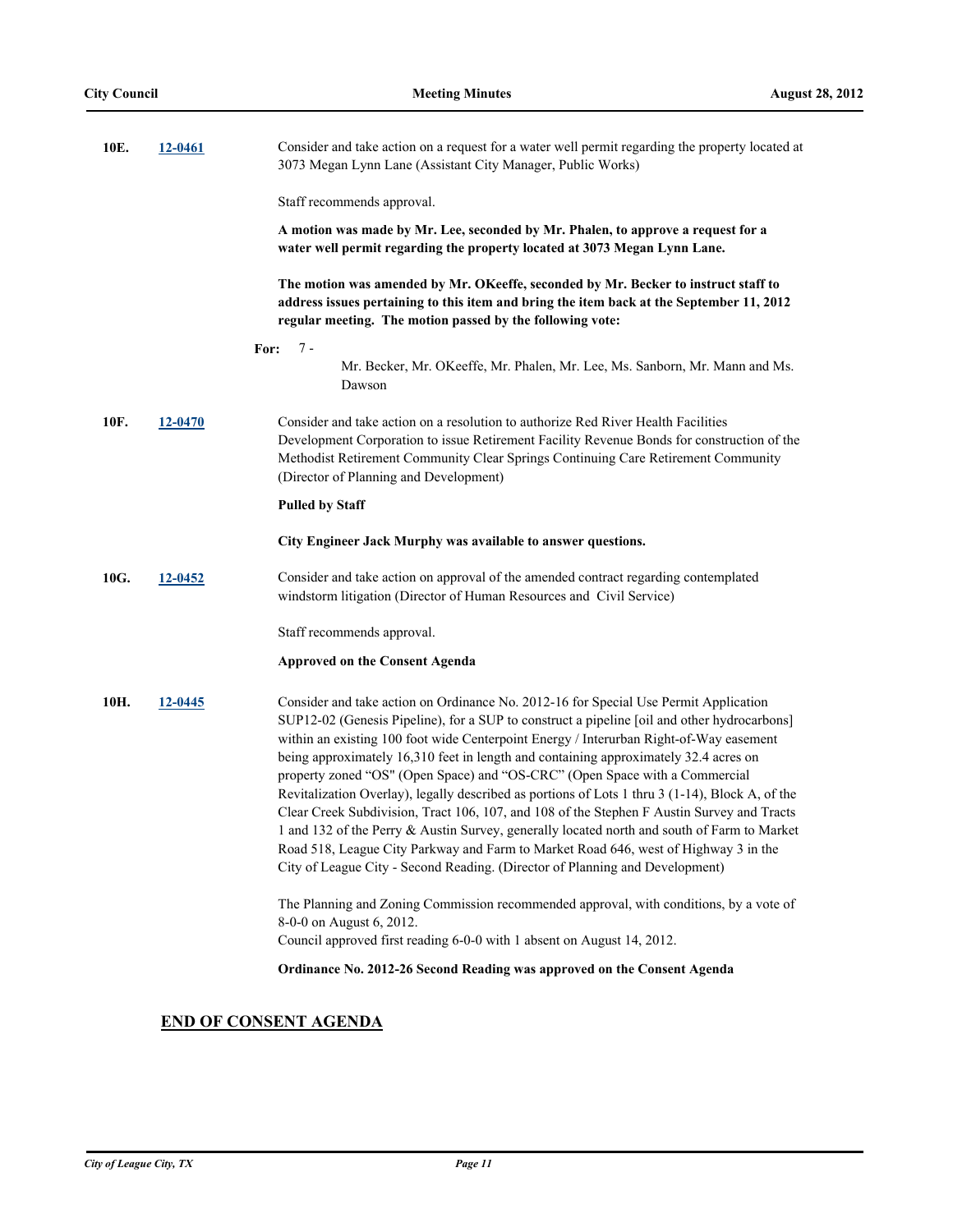#### **11. OLD BUSINESS**

| 11A. | 12-0464             | Consider and take action to approve an amended contract for election services between the<br>Election Officer of the County of Galveston, the County of Galveston and the City of League<br>City for the General-Special Election on November 6, 2012 (City Secretary)<br>A motion was made by Mr. OKeeffe, seconded by Mr. Phalen, to discuss this item. |
|------|---------------------|-----------------------------------------------------------------------------------------------------------------------------------------------------------------------------------------------------------------------------------------------------------------------------------------------------------------------------------------------------------|
|      |                     | A motion was made by Mr. Phalen, seconded by Mr. Lee, to approve an amended<br>contract for election services between the Election Officer of the County of Galveston,<br>the County of Galveston and the City of League City for the General-Special Election<br>on November 6, 2012. The motion passed by the following vote:                           |
|      | For:                | $7 -$<br>Mr. Becker, Mr. OKeeffe, Mr. Phalen, Mr. Lee, Ms. Sanborn, Mr. Mann and Ms.<br>Dawson                                                                                                                                                                                                                                                            |
| 11B. | 12-0471             | Consider and take action on a request for a water well permit regarding the property located at<br>2780 Webster Street (Council Member Lee and Council Member Phalen)                                                                                                                                                                                     |
|      |                     | A motion was made by Mr. Lee, seconded by Mr. Phalen, to approve a request for a<br>water well permit regarding the property located at 2780 Webster Street.                                                                                                                                                                                              |
|      |                     | Ruth Morrison, property owner, and Shane Hamilton, applicant, were present to speak<br>regarding this item.                                                                                                                                                                                                                                               |
|      |                     | A motion was made by Mr. Becker, seconded by Mr. Phalen, to call the question. The<br>motion passed by the following vote:                                                                                                                                                                                                                                |
|      | For:                | $7 -$<br>Mr. Becker, Mr. OKeeffe, Mr. Phalen, Mr. Lee, Ms. Sanborn, Mr. Mann and Ms.<br>Dawson                                                                                                                                                                                                                                                            |
|      |                     | The motion to approve the request passed by the following vote:                                                                                                                                                                                                                                                                                           |
|      | For:                | $6-$<br>Mr. Becker, Mr. Phalen, Mr. Lee, Ms. Sanborn, Mr. Mann and Ms. Dawson                                                                                                                                                                                                                                                                             |
|      | Opposed:            | $1 -$<br>Mr. OKeeffe                                                                                                                                                                                                                                                                                                                                      |
| 12.  | <b>NEW BUSINESS</b> |                                                                                                                                                                                                                                                                                                                                                           |

**12A. [12-0467](http://leaguecity.legistar.com/gateway.aspx?m=l&id=3315)** Consider and take action to give direction to the City Attorney regarding amending the Code of Ordinances regarding City boards and commissions, including eligibility for membership (City Attorney)

> **A motion was made by Mr. OKeeffe, seconded by Mr. Phalen, to approve this item for discussion. No action was taken.**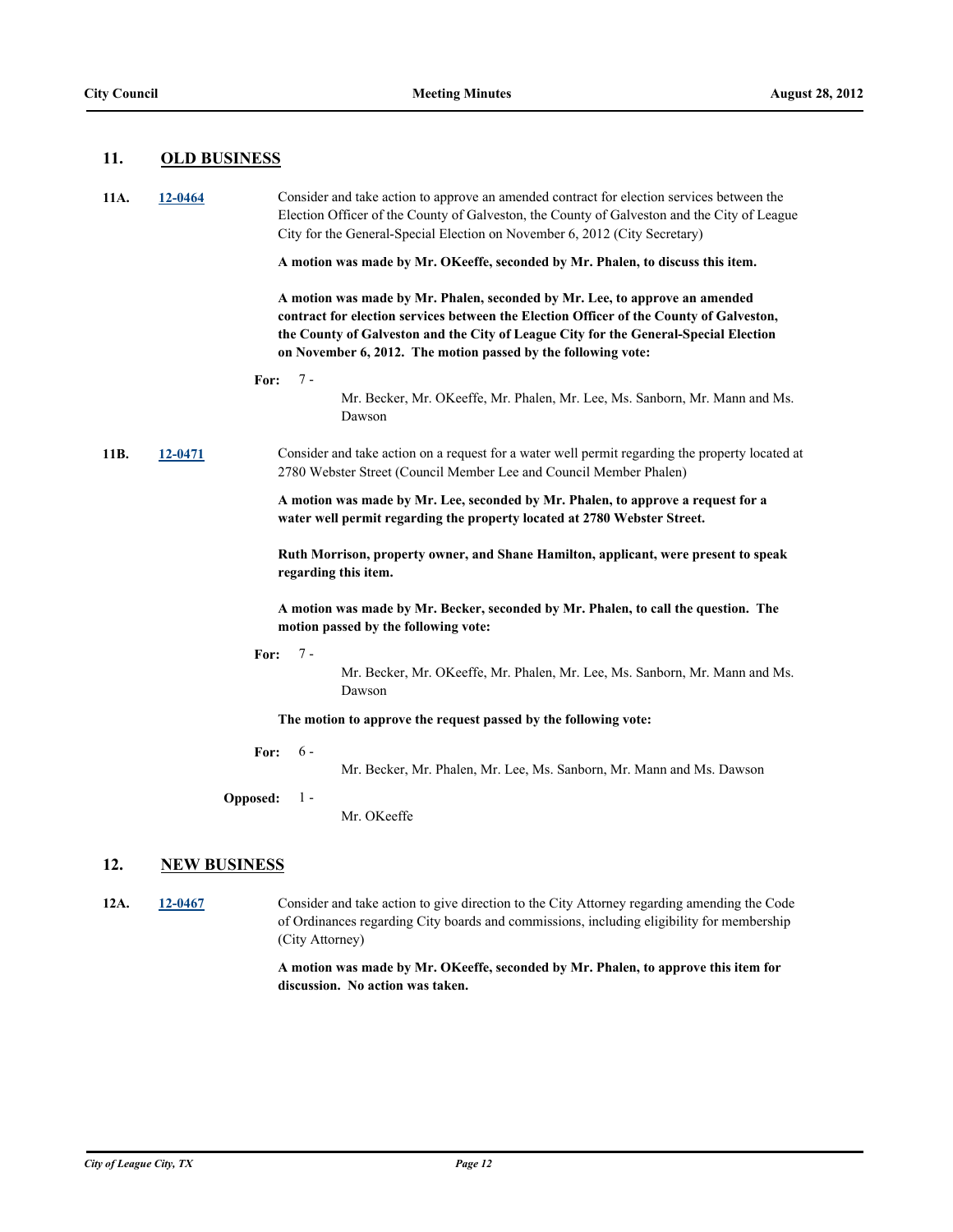## **13. FIRST READING OF ORDINANCES**

| 13A. | 12-0456 | Consider and take action on an ordinance amending Chapter 106, Article III of the Code of<br>Ordinances for the City of League City, Texas, entitled Tax Abatement Guidelines (Director<br>of Planning and Development)            |  |  |  |
|------|---------|------------------------------------------------------------------------------------------------------------------------------------------------------------------------------------------------------------------------------------|--|--|--|
|      |         | A motion was made by Mr. Phalen, seconded by Ms. Dawson, to approve Ordinance No.<br>2012-23 amending Chapter 106, Article III of the Code of Ordinances for the City of<br>League City, Texas, entitled Tax Abatement Guidelines. |  |  |  |
|      |         | A motion was made by Mr. Mann, seconded by Mr. Becker, to call the question. The<br>motion passed by the following vote:                                                                                                           |  |  |  |
|      |         | $7 -$<br>For:<br>Mr. Becker, Mr. OKeeffe, Mr. Phalen, Mr. Lee, Ms. Sanborn, Mr. Mann and Ms.<br>Dawson                                                                                                                             |  |  |  |
|      |         | The motion to approve the ordinance passed by the following vote:                                                                                                                                                                  |  |  |  |
|      |         | $6 -$<br>For:<br>Mr. Becker, Mr. Phalen, Mr. Lee, Ms. Sanborn, Mr. Mann and Ms. Dawson                                                                                                                                             |  |  |  |
|      |         | <b>Opposed:</b><br>$1 -$<br>Mr. OKeeffe                                                                                                                                                                                            |  |  |  |
| 13B. | 12-0469 | Consider and take action on an ordinance adopting the FY 2013-2017 Capital Improvement<br>Plan. (City Manager)                                                                                                                     |  |  |  |
|      |         | Staff recommends approval and requests final reading.                                                                                                                                                                              |  |  |  |
|      |         | A motion was made by Mr. Phalen, seconded by Mr. Lee, to approve first and final<br>reading. The motion failed by the following vote:                                                                                              |  |  |  |
|      |         | $5 -$<br>For:<br>Mr. Phalen, Mr. Lee, Ms. Sanborn, Mr. Mann and Ms. Dawson                                                                                                                                                         |  |  |  |
|      |         | $2 -$<br>Opposed:<br>Mr. Becker and Mr. OKeeffe                                                                                                                                                                                    |  |  |  |
|      |         | A motion was made by Mr. Mann, seconded by Mr. Phalen, to amend the proposed<br>FY2013 CIP to include \$180,000 for the skate park addition project to be funded from<br><b>4B Corporation funds.</b>                              |  |  |  |
|      |         | A motion was made by Mr. Phalen, seconded by Mr. Becker, to call the question. The<br>motion passed by the following vote:                                                                                                         |  |  |  |
|      |         | $6 -$<br>For:<br>Mr. Becker, Mr. Phalen, Mr. Lee, Ms. Sanborn, Mr. Mann and Ms. Dawson                                                                                                                                             |  |  |  |
|      |         | Opposed:<br>$1 -$<br>Mr. OKeeffe                                                                                                                                                                                                   |  |  |  |
|      |         | The motion by Mr. Mann to adopt the FY2013 Capital Improvement Plan with the<br>addition of \$180,000 for the skate park project to be funded from 4B Corporation fund<br>passed by the following vote:                            |  |  |  |
|      |         | $6 -$<br>For:<br>Mr. OKeeffe, Mr. Phalen, Mr. Lee, Ms. Sanborn, Mr. Mann and Ms. Dawson                                                                                                                                            |  |  |  |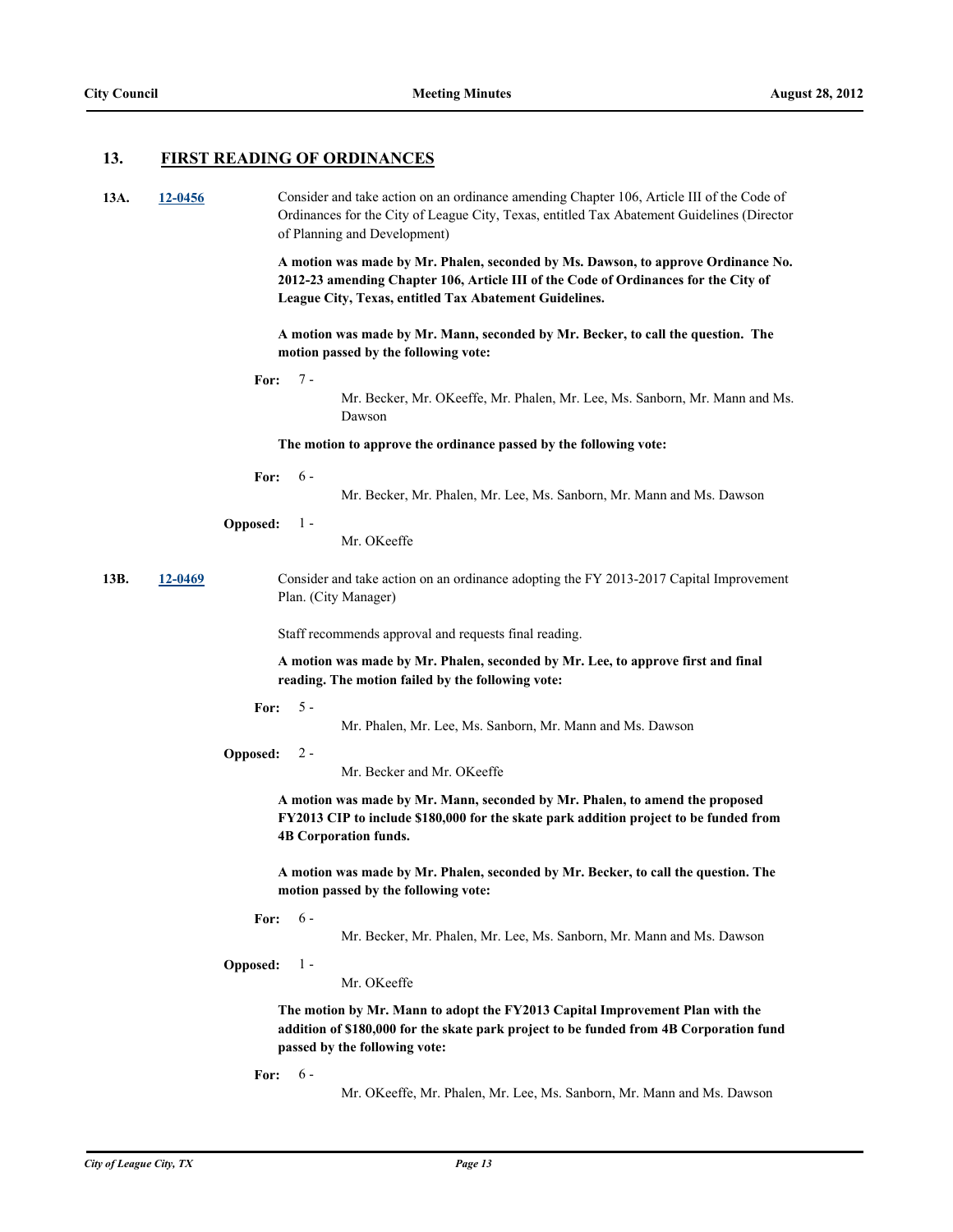**Opposed:** 1 -

Mr. Becker

## **14. TABLED ITEMS SUBJECT TO RECALL**

#### **15. ITEMS ADDED AFTER ELECTRONIC AGENDA COMPLETED**

#### **16. EXECUTIVE (CLOSED) SESSION (S)**

## **At 8:39 p.m. Mayor Paulissen announced the City Council will now go into executive session to discuss the following items:**

| 16A. | 12-0465 | Texas Open Meetings Act, Section 551.071, Government Code - Consultation with City<br>Attorney                                                                                                        |
|------|---------|-------------------------------------------------------------------------------------------------------------------------------------------------------------------------------------------------------|
|      |         | Consultation with City Attorney to receive legal advice only regarding enforcement of the<br>City's subdivision ordinance (City Attorney)                                                             |
| 16B. | 12-0477 | Texas Open Meetings Act, Section 551.074, Government Code - Personnel                                                                                                                                 |
|      |         | Discuss the employment or appointment of a public officer or employee, to-wit: Municipal<br>Court Associate Judge (Director of Human Resources and Civil Service)                                     |
| 16C. | 12-0480 | Texas Open Meetings Act, Section 551.071, Government Code - Consultation with City<br>Attorney                                                                                                        |
|      |         | Consultation with City Attorney regarding the following pending litigation:                                                                                                                           |
|      |         | Case NO. 12-cv-1847; Redflex Traffic Systems, Inc. and Joseph C. Wheeler v. City of<br>League City, Texas, et all; In the 122nd Judicial District Court of Galveston County, Texas<br>(City Attorney) |

**At 9:35 p.m. Mayor Paulissen reconvened the regular meeting and announced there was no final action, decision, or vote with regard to any matter considered in the executive session just concluded.**

## **17. ACTION ITEM(S) FROM EXECUTIVE SESSION(S)**

| 17A. | 12-0466 | Consider and take action arising from consultations with City Attorney regarding enforcement<br>of the City's subdivision ordinance (City Attorney)                                                                                                                                   |
|------|---------|---------------------------------------------------------------------------------------------------------------------------------------------------------------------------------------------------------------------------------------------------------------------------------------|
|      |         | <b>No Action</b>                                                                                                                                                                                                                                                                      |
| 17B. | 12-0476 | Consider and take action on the employment or appointment of a public officer or employee,<br>to-wit: Municipal Court Associate Judge (Director of Human Resources and Civil Service)                                                                                                 |
|      |         | A motion was made by Mr. OKeeffe, seconded by Ms. Sanborn, to approve Kathleen<br>McCumber as Municipal Court Associate Judge with salary and compensation<br>commensurate with League City prosecutor's pay scale effective immediately. The<br>motion passed by the following vote: |